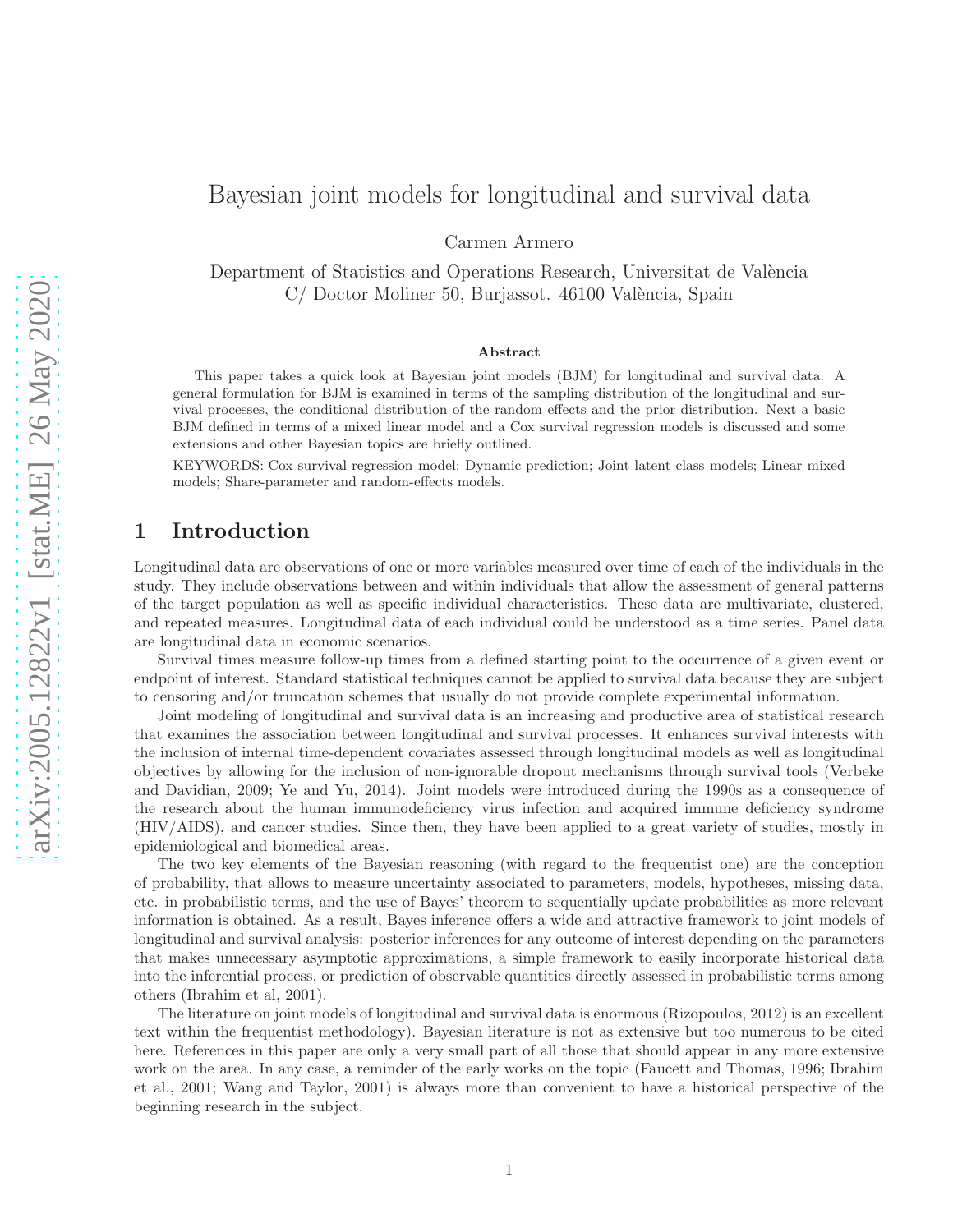## 2 Bayesian joint models

#### 2.1 General formulation

A BJM for longitudinal and survival data is a joint probability distribution for the observable longitudinal  $(y)$ and survival variables (s) as well as for the corresponding subject-specific random effects vector  $(b)$  and the parameters and hyperparameters  $(\theta)$  of the model. This density could be generally expressed as

$$
p(y, s, \mathbf{b}, \boldsymbol{\theta}) = p(y, s \mid \mathbf{b}, \boldsymbol{\theta}) p(\mathbf{b} \mid \boldsymbol{\theta}) p(\boldsymbol{\theta}), \tag{1}
$$

where  $p(y, s | b, \theta)$  is the sampling distribution of  $(y, s)$  given  $(b, \theta)$ ,  $p(b | \theta)$  the conditional distribution of the random effects given  $\theta$ , and  $p(\theta)$  the prior distribution for  $\theta$ . Note that the subsequent formulation in the frequentist framework would not include the vector  $\theta$  and therefore its definition would be only written in terms of  $p(y, s, b)$ ,  $p(y, s | b)$  and  $p(b)$ .

There are different proposals for the specification of  $p(y, s | b, \theta)$ . All them provide a wide framework of the relationship between the longitudinal and the survival processes which facilitates the modeling into longitudinal and survival submodels with various types of connectors between them (Verbeke and Davidian 2009). The most popular structures for that relation are the so-called conditional models, share-parameter models, random-effects models, and the joint latent class models. Copula based models have also addressed that issue recently (Li et al., 2019).

Conditional models were the first to be used in the initial studies on the subject. They express the joint sampling distribution of the longitudinal and survival process as follows:

$$
p(y, s | \mathbf{b}, \boldsymbol{\theta}) = p(y | s, \mathbf{b}, \boldsymbol{\theta}) p(s | \mathbf{b}, \boldsymbol{\theta})
$$
 (selection models)  
=  $p(s | y, \mathbf{b}, \boldsymbol{\theta}) p(y | \mathbf{b}, \boldsymbol{\theta})$  (pattern-mixture models).

Selection models are used when the interest of the study lies in the survival process while pattern-mixture models are appropriate for longitudinal purposes.

Shared-parameter models connect the longitudinal and the time-to-event processes by means of a common set of subject-specific random effects. This approach postulates conditional independence between the longitudinal and survival processes given the random effects and the parameters:

$$
p(y, s | \mathbf{b}, \boldsymbol{\theta}) = p(y | \mathbf{b}, \boldsymbol{\theta}) p(s | \mathbf{b}, \boldsymbol{\theta}).
$$

A clear disadvantage of these models is the stiffness of the correlation structure between the longitudinal and the survival processes. The random-effects approach (Henderson et al., 2000) has the same design that the shared-parameter models but allows for more flexibility (and thus more complexity) for the connection between the survival and the longitudinal processes, enabling that a part of the random effects associated to both processes are not common.

The joint latent class model (Proust-Lima et al., 2014) is based on finite mixtures: heterogeneity among the individuals is classified into a finite number of homogeneous latent clusters, which share the same longitudinal trajectory and risk function. Both processes are conditionally independent within the subsequent latent group as follows:

$$
p(y, s \mid G = g, \mathbf{b}, \mathbf{\theta}) = p(y \mid G = g, \mathbf{b}, \mathbf{\theta}) p(s \mid G = g, \mathbf{\theta}),
$$

where  $G$  is the random variable that measures the uncertainty on the membership of each individual to each group, usually modelled by means of a multinomial logistic model.

The complete specification of a BJM includes the conditional distribution of the random effects, which can be both time-dependent and time-independent, and the choice of an a prior distribution for  $\theta$ . After their specification and the obtention of data, Bayes' theorem updates the current information in terms of the posterior distribution  $p(b, \theta \mid data)$  which allows posterior inferences for any outcome of interest depending on b and/or  $\theta$  and it is the main element for assessing posterior predictive distributions for new observable longitudinal and survival elements from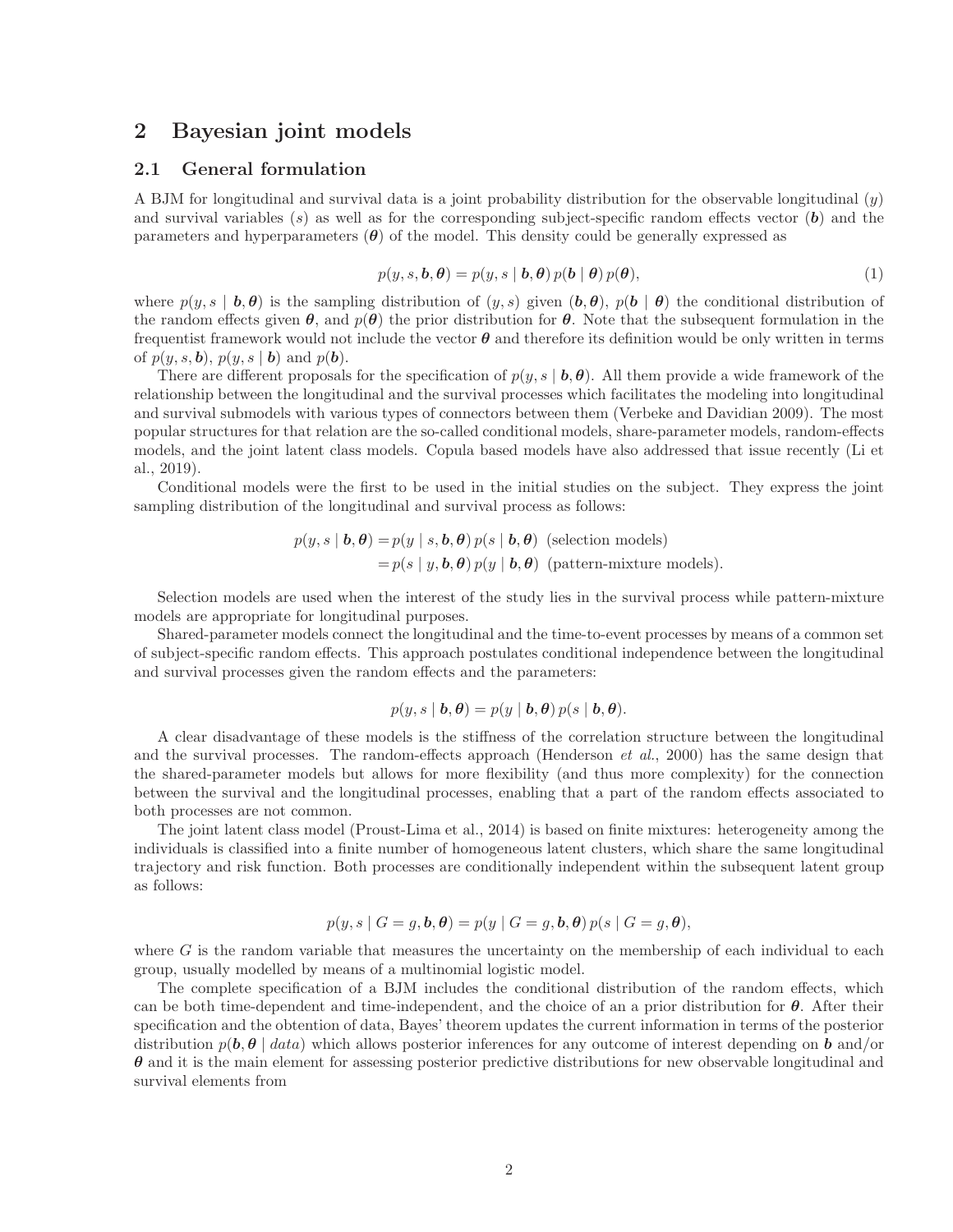$$
p(y, s \mid data) = \int p(y, s \mid \boldsymbol{b}, \boldsymbol{\theta}) p(\boldsymbol{b}, \boldsymbol{\theta} \mid data) d(\boldsymbol{b}, \boldsymbol{\theta}),
$$
\n(2)

or separately via the marginal posterior predictive distributions  $p(y \mid data)$  and  $p(s \mid data)$ .

#### 2.2 A basic Bayesian joint model

The basic BJM is composed of the two most paradigmatic longitudinal and survival models such as the linear mixed model and the Cox survival regression model.

The natural territory of the linear mixed effects model is the normal distribution, whose conditional mean accounts for common population terms and individual-specific elements, the random effects, which are unique to each individual separately. Let  $y_{ij}$  denote the longitudinal response variable for the *i*th,  $i = 1, ..., N$  individual registered at the time  $t_{ij}$ ,  $j = 1, \ldots, n_i$ . We assume the following linear mixed model for  $y_i = (y_{i1}, \ldots, y_{in_i})'$ :

$$
(\boldsymbol{y}_i \mid \boldsymbol{\beta}, \boldsymbol{b}_i, \sigma^2) \sim \mathcal{N}(\boldsymbol{m}_i = \boldsymbol{X}_i \boldsymbol{\beta} + \boldsymbol{Z}_i \boldsymbol{b}_i, \sigma^2 \boldsymbol{I}),
$$
\n(3)

where  $X_i$  is a  $n_i \times q$  matrix of covariates associated to the parametric vector  $\beta$ ,  $Z_i$  is a matrix of covariates associated to random effects  $b_i$ , and I is the  $n_i \times n_i$  identity matrix. Random effects  $\mathbf{b} = (b_1, \ldots, b_N)'$  are usually conditionally i.i.d. as  $(b_i | \Sigma_b) \sim \mathcal{N}(0, \Sigma_b)$  where  $\Sigma_b$  is the variance-covariance matrix.

The Cox proportional hazards model expresses the hazard function  $h_i(t)$  of the survival time  $T_i$  of individual i as the product of a common baseline hazard function,  $h_0(t)$ , which determines the shape of  $h_i(t)$ , and an exponential term with the relevant covariates as follows:

<span id="page-2-0"></span>
$$
h_i(t \mid \mathcal{M}_i(t), \gamma, \alpha, h_0(t)) = h_0(t) \exp\{d_i' \gamma + \alpha \, m_i(t)\},\tag{4}
$$

where  $\mathcal{M}_i(t) = \{m_i(l), 0 \le l \le t\}$  represents the true longitudinal trajectory of individual i up to time t,  $d_i$  is a vector of baseline covariates associated to coefficients  $\gamma$ , and  $\alpha$  is the coefficient of association between the longitudinal and the survival process. Obviously, if  $\alpha$  were zero the survival and the longitudinal process would be independent.

The last element of the BJM is the prior distribution for  $\theta$  which includes all the parameters and hyperparameters of the longitudinal model,  $\beta$ ,  $\Sigma_b$  and  $\sigma^2$ , as well as the subsequent of the survival process,  $\gamma$ ,  $\alpha$ and the ones in  $h_0(t)$ . Prior independence is the most simple assumption for the joint prior distribution for θ. Priors for β, γ and α are commonly elicited as normal distributed centered at zero with wide variances, inverse Wishart for  $\Sigma_b$  and inverse gamma for  $\sigma^2$  (Guo and Carlin, 2004), although options such as uniform or half-Cauchy distributions for variances seem more appropriate (Gelman, 2006).

Simple extensions of the basic BJM introduce complexity into the longitudinal and the survival modeling such as the distribution of the random effects, the baseline hazard function, and the connectors between the longitudinal and the survival processes. More flexible longitudinal trajectories in terms of splines are in Tang and Tang (2015). Khöler et al. (2016) also extend this flexibility to the survival part of the BJM. Additional terms in the conditional mean  $m_i(t)$  that account for serial correlation not explained by the random effects **b** are considered via Ornstein-Uhlenbeck stochastic processes and Brownian motions in Wang and Taylor (2001) and Armero et al. (2018), respectively. Multivariate t or Laplace distributions have also been considered as appropriate models for the random effects (Tian et al., 2016).

The basic model for  $h_0(t)$  is defined in terms of the Weibull distribution. Semi-parametric choices (Ibrahim et al., 2014) result in more flexible baseline shapes that could be subject to regularization through prior distributions in case of overfitting and instability. The shared-parameter model (SPM) in [\(4\)](#page-2-0) is known as the trajectory model (Zhang et al., 2017) because the true longitudinal mean operates as a temporal covariate in the survival model. Other types of SPM connectors include directly the random effects as covariates in the survival model, different classes of links with regard to individual subgroups, or even time-dependent slope components (Gould et al., 2015).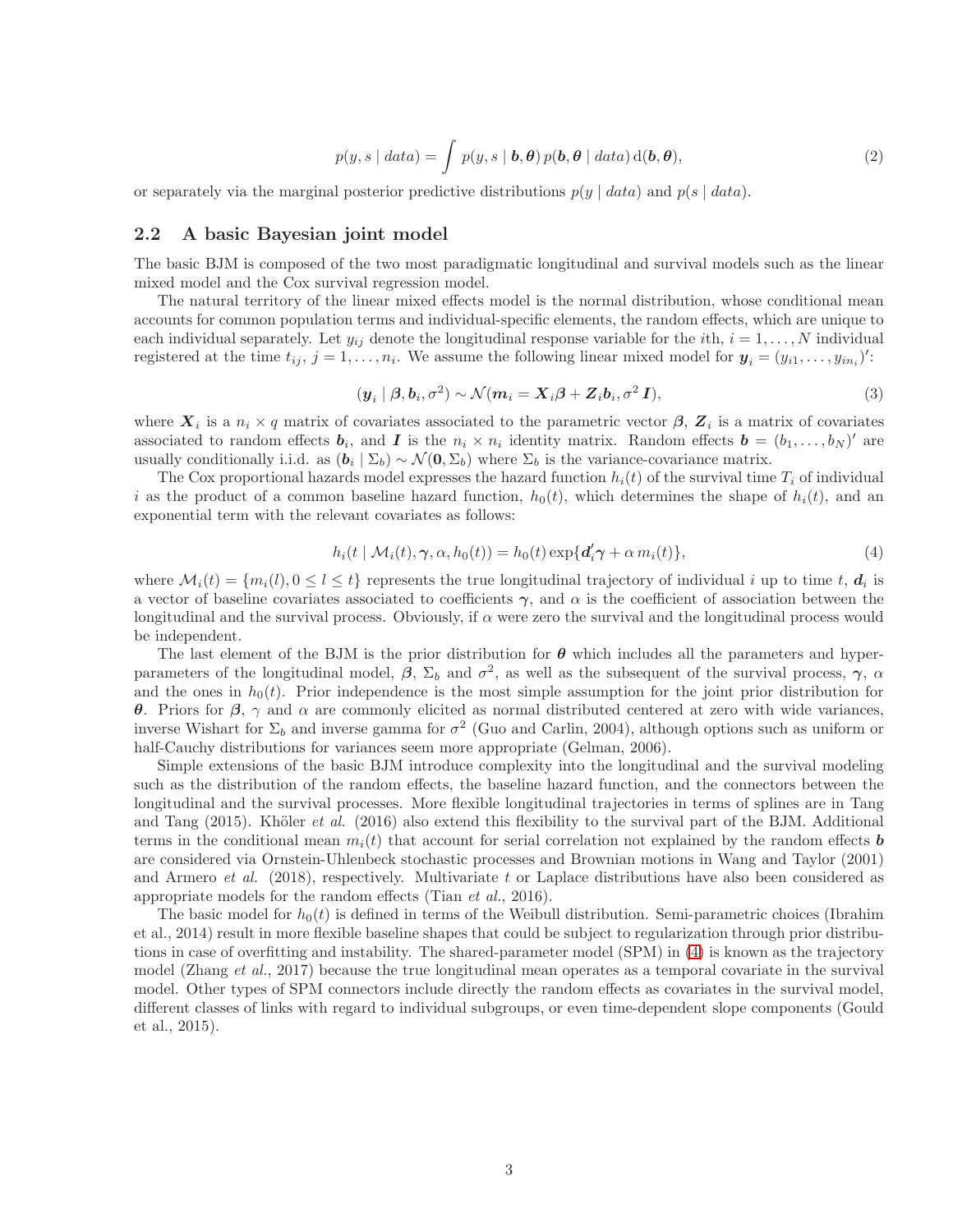## 3 Some extensions and other topics

Bayesian inference offers a natural environment to address complex models with sophisticated longitudinal and/or survival structures. In the case of the survival submodels, administrative right censoring is the most usual pattern but also interval-censoring and left truncation (Armero et al., 2018) can be considered. More complex structures include cure rate models (Yu et al.),  $2004$  or even spatial terms in the hazard function (Martins et al., 2016). Survival submodels with more that one event of interest include, among others, recurrent and competing risks models (Hu et al., 2009). BJM's with non-normal longitudinal response focused on ordinal longitudinal processes defined in terms of proportional-odds cumulative logit models and longitudinal zeroinflated counts are in Armero *et al.* (2016) and Zhu *et al.* (2018), respectively. Luo (2014) accounts for BJM with multivariate longitudinal binary, ordinal cumulative probabilities, and continuous outcomes.

Joint models are complex models. Their practical implementation is challenging and consequently, an important issue in Bayesian computation. In addition to the general software for Bayesian models, we would like to mention the R packages JMbayes (Rizopoulos, 2016) and bamlss (Umlauf et al., 2018; Umlauf et al., 2019). Furgal et al. (2019) is a recent review on the subject which can currently be completed with Niekerk  $et$ al. (2019), which explores BJM via R-INLA based on the Integrated Nested Laplace Approximations (INLA) methodology.

Model diagnosis and model selection in BJM are very relevant issues that have been given little attention. Some papers to be quoted are Zhu *et al.* (2012), which accounts for influence measures for carrying out sensitivity analysis to BJM, and Zhang et al. (2014) that derives a novel decomposition of the AIC and BIC criteria into additive components that allow to assess the goodness of fit for each component of the joint model. Huang and Dagne (2011) consider BJM with skew-normal distribution and measurement errors in covariates, Armero et al. (2016) deals with dynamic estimation and prediction, and finally Alvares et al. (2020) introduces sequential Monte Carlo methods to update the posterior distribution as more information becomes available.

### References

- 1. D. Alvares, C. Armero, A. Forte, and N. Chopin. Sequential Monte Carlo methods in Bayesian joint models for longitudinal and time-to-event data. Statistical Modelling, doi.org/10.1177/1471082X20916088, 2020.
- 2. C. Armero, C. Forné, M. Rué, A. Forte, H. Perpinán, G. Gómez, and M. Baré. Bayesian joint ordinal and survival modeling for breast cancer risk assessment. Statistics in Medicine, 35:5267-5282, 2016.
- 3. C. Armero, A. Forte, H. Perpinán, M. J. Sanahuja, and S. Agustí. Bayesian joint modeling for assessing the progression of Chronic Kidney Disease in children. Statistical Methods in Medical Research, 27(1):298-311, 2018.
- 4. C. L. Faucett and D. C. Thomas. Simultaneously modelling censored survival data and repeatedly measured covariates: A Gibbs sampling approach. Statistics in Medicine, 15:1663-1685, 1996.
- 5. A. K. Furgal, A. Sen, and M. Taylor, J. Review and comparison of computational approaches for joint longitudinal and time-to-event models. International Statistical Review, 87(2):393-418, 2019.
- 6. A. Gelman. Prior distributions for variance parameters in hierarchical models. Bayesian Analysis, 1(3): 515-533, 2006.
- 7. A. L. Gould, M. E. Boye, M. J. Crowther, J. G. Ibrahim, G. Quartey, S. Micallef f , and F. Y. Boisg. Joint modeling of survival and longitudinal non-survival data: current methods and issues. Report of the DIA Bayesian joint modeling working group. *Statistics in Medicine*, 34:121-133, 2017.
- 8. X. Guo and B. P. Carlin.Separate and Joint Modeling of Longitudinal and Event Time Data Using Standard Computer Packages. The American Statistician, 58(1):16-24, 2004.
- 9. R. Henderson, P. Diggle, and A. Dobson. Joint modelling of longitudinal measurements and event time data. Biostatistics, 1(4):465-480, 2000.
- 10. W. Hu, G. Li, and N. Li. A Bayesian approach to joint analysis of longitudinal measurements and competing risks failure time data. Statistics in Medicine, 28:1601-1619, 2009.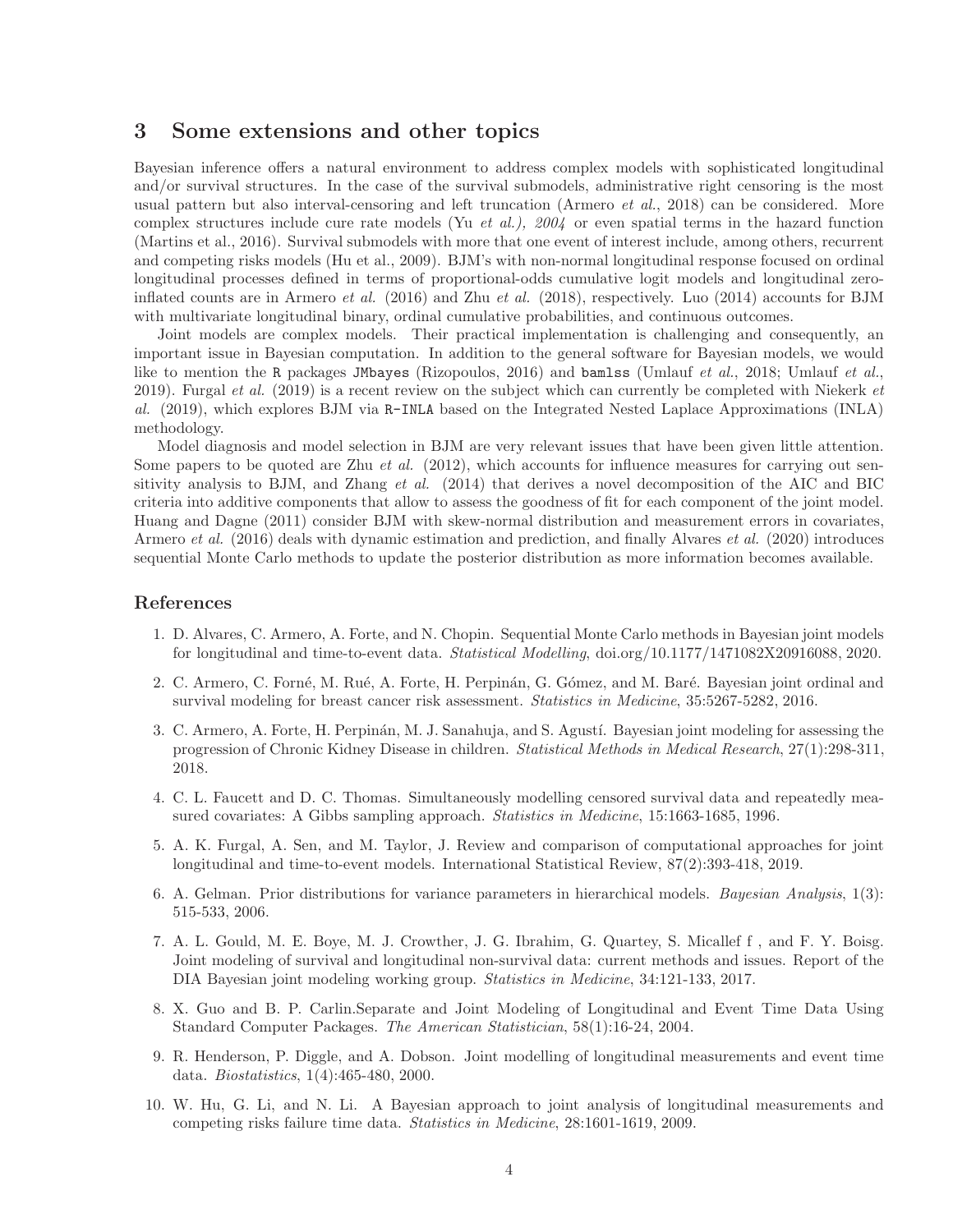- 11. Y. Huang and G. Dagne.A Bayesian Approach to Joint Mixed-Eff ects Models with a Skew-Normal Distribution and Measurement Errors in Covariates. Biometrics, 67:260-269, 2011.
- 12. J. G. Ibrahim, M.-H. Chen, and D. Sinha. Bayesian Survival Analysis. New York: Springer, 2001.
- 13. J. G. Ibrahim, M.-H. Chen, D. Zhang, and D. Sinha. Bayesian Analysis of the Cox model. In J. P. Klein, H. C. van Houwelingen, J. G. Ibrahim, and T. H. Scheike, editors, Handbook of Survival Analysis, chapter 2, pages 27-49. Chapman & Hall/CRC, Boca Raton, 2014.
- 14. M. Köhler, N. Umlauf, A. Beyerlein, C. Winkler, A.-G. Ziegler, and S. Greven. Flexible bayesian additive joint models with an application to type 1 diabetes research. *Biometrical Journal*, 59:1144-1165, 2016.
- 15. Z. Li, V. M. Chinchilli, and M. Wang. A Bayesian joint model of recurrent events and a terminal event. Biometrical Journal, 61:187-202, 2019.
- 16. S. Luo. A Bayesian approach to joint analysis of multivariate longitudinal data and parametric accelerated failure time. Statistical Methods in Medical Research, 33:580-594, 2014.
- 17. R. Martins, G. L. Silva, and V. Andreozzib. A Bayesian approach to joint analysis of multivariate longitudinal data and parametric accelerated failure time. Statistics in Medicine, 35(19):3368-3384, 2016.
- 18. J. V. Niekerk, H. Bakka, and H. Rue. Joint models as latent gaussian models not reinventing the wheel. [arXiv:1901.09365v](http://arxiv.org/abs/1901.09365)1, 2019.
- 19. C. Proust-Lima, M. Sène, J. M. G. Taylor, and H. Jacqmin-Gadda. Joint latent class models for longitudinal and time-to-event data: A review. Statistical Methods in Medical Research, 23:74-90, 2014.
- 20. D. Rizopoulos. Joint models for longitudinal and time-to-event data. New York: Chapman and Hall/CRC, 2012.
- 21. D. Rizopoulos. The R package JMbayes for f i tting joint models for longitudinal and time-to-event data using mcmc. Journal of Statistical Software, 72(7):1-45, 2016.
- 22. A.-M. Tang and N.-S. Tang. Semiparametric bayesian inference on skew-normal joint modeling of multivariate longitudinal and survival data. Statistics in Medicine, 34(5):824-843, 2015.
- 23. Y. Tian, E. Li, and M. Tian. Bayesian joint quantile regression for mixed ef f ects models with censoring and errors in covariates. Computational Statistics, 31:1031-1057, 2016.
- 24. N. Umlauf, N. Klein, and A. Zeileis. BAMLSS: Bayesian additive models for location, scale and shape (and beyond). Journal of Computational and Graphical Statistics, 27(3):612-627, 2018.
- 25. N. Umlauf, N. Klein, T. Simon, and A. Zeileis. bamlss: A Lego toolbox for flexible Bayesian regression (and beyond), arxiv 1909.12345, 2019.
- 26. G. Verbeke and M. Davidian. Joint models for longitudinal data: Introduction and overview. In G. Fitzmaurice, M. Davidian, V. G., and M. G., editors, Longitudinal Data Analysis, chapter 13, pages 319-326. Chapman & Hall/CRC, Boca Raton, 2009.
- 27. Y. Wang and J. M. G. Taylor. Jointly Modeling Longitudinal and Event Time Data With Application to Acquired Immunodeficiency Syndrome. Journal of the American Statistical Association, 96(455):895-905, 2001.
- 28. W. Ye and M. Yu. Joint models of longitudinal and survival data. In J. P. Klein, H. C. van Houwelingen, J. G. Ibrahim, and T. H. Scheike, editors, Handbook of Survival Analysis, chapter 26, pages 523-548. Chapman & Hall/CRC, Boca Raton, 2014.
- 29. M. Yu, N. Law, J. Taylor, and H. Sandler. Joint longitudinal survival-cure models and their application to prostate cancer. Statistica Sinica, 14(4):835-862, 2004.